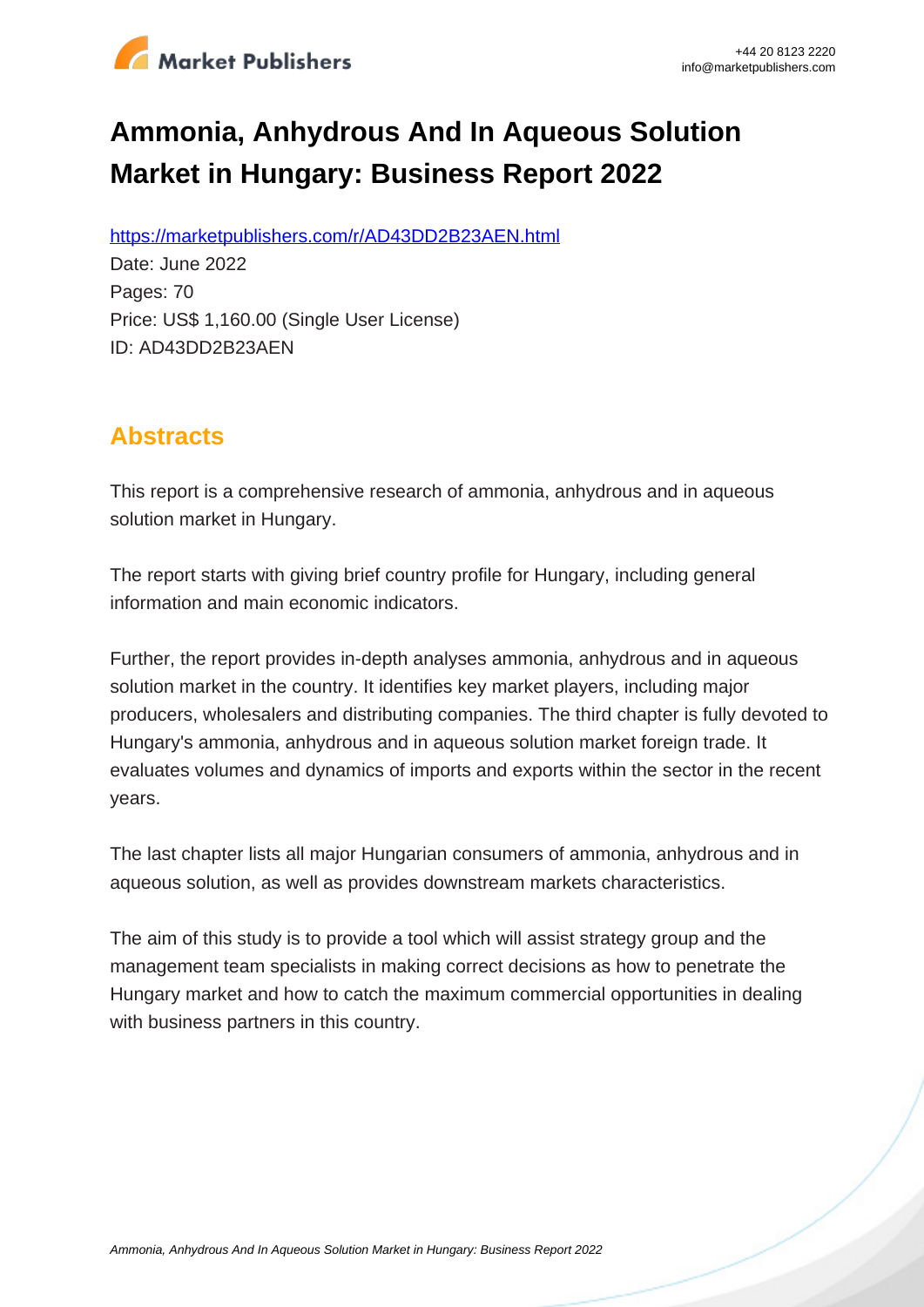

## **Contents**

#### **1. HUNGARY PESTEL ANALYSIS**

- 1.1. Political Factors
- 1.2. Economic Factors
- 1.3. Social Factors
- 1.4. Technological Factors
- 1.5. Environmental Factors
- 1.6. Legal Factors

#### **2. AMMONIA MARKET IN HUNGARY**

- 2.1. Overview of ammonia market
- 2.2. Producers of ammonia, including contact details and product range

#### **3. HUNGARY'S FOREIGN TRADE IN AMMONIA**

- 3.1. Export and import of anhydrous ammonia: volume, structure, dynamics
- 3.2. Export and import of ammonia in aqueous solution

### **4. MAJOR WHOLESALERS AND TRADING COMPANIES IN HUNGARY**

#### **5. AMMONIA CONSUMERS IN HUNGARIAN MARKET**

5.1. Downstream markets of Ammonia, Anhydrous And In Aqueous Solution in Hungary 5.2. Ammonia, Anhydrous And In Aqueous Solution consumers in Hungary

Please note that Ammonia, Anhydrous And In Aqueous Solution Market in Hungary: Business Report 2022 is a half ready publication. It only requires updating with the help of new data that are constantly retrieved from Publisher's databases and other sources. This updating process takes 3-5 business days after order is placed. Thus, our clients always obtain a revised and updated version of each report. Please also note that we do not charge for such an updating procedure. BAC Reports has information for more than 25,000 different products available but it is impossible to have all reports updated immediately. That is why it takes 3-5 days to update a report after an order is received.